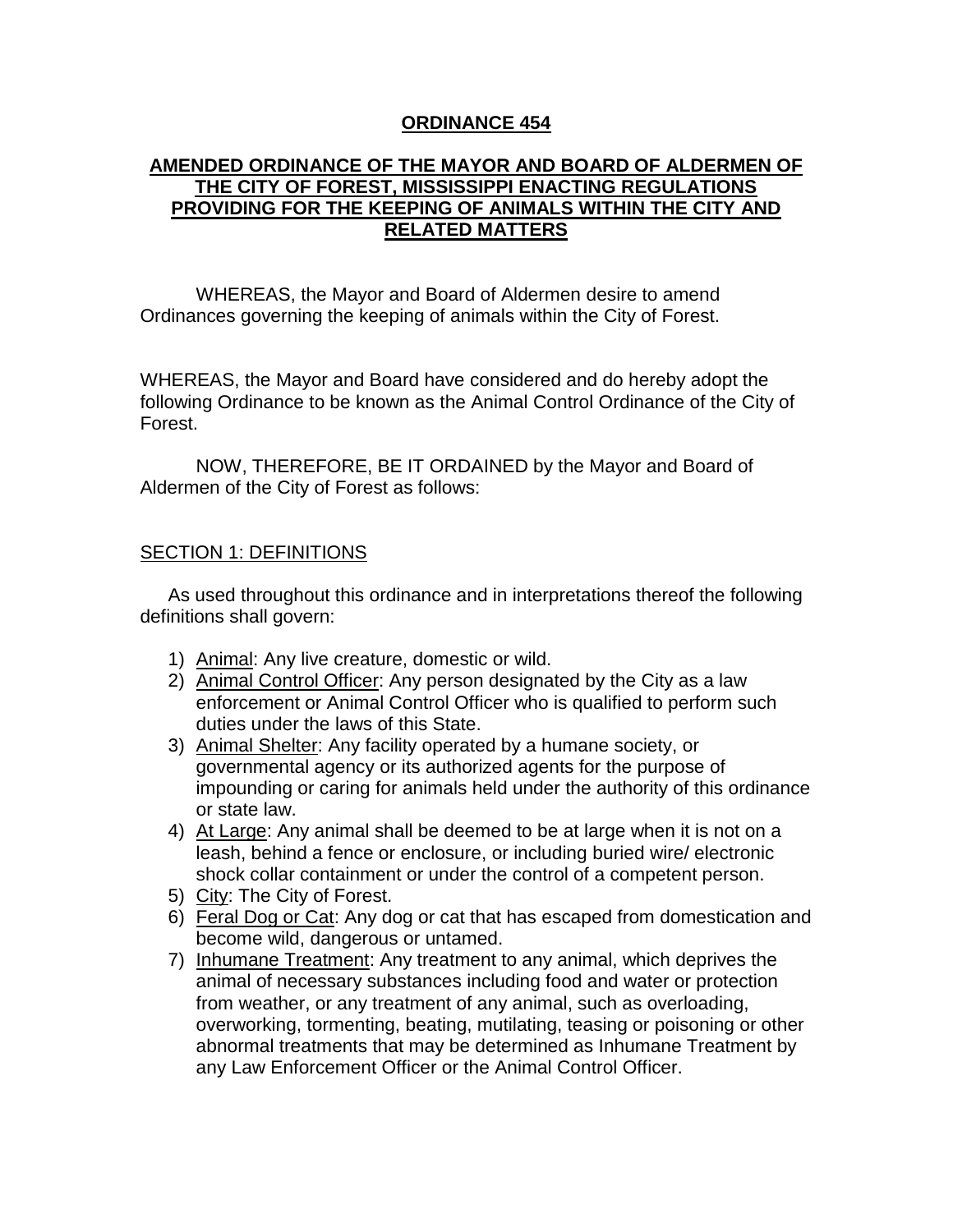- 8) Kennel: Any premises wherein any person engages in the business of boarding, feeding, buying, letting for hire, training for a fee, or selling dogs or cats, or where there are kept four (4) or more adult dogs or cats, or any combination thereof.
- 9) Livestock: All animals raised for food or other products or kept for utility purposes, including, but not limited to cows, mules, goats, sheep, pigs and horses.
- 10)Owner: Any individual, firm, association, syndicate, partnership, or corporation owning, keeping, or harboring one (1) or more animals. An animal shall be deemed to be "harbored" if it is fed or sheltered.
- 11)Performing-Animal Exhibition: Any spectacle, display, act, or event, other than a circus, in which performing animals are used.
- 12)Pet: A domesticated animal kept for companionship or amusement.
- 13)Public Nuisance: Any animal which:
	- a) Molests passersby or passing vehicles;
	- b) Attacks other animals;
	- c) Trespasses on school grounds, in City parks, or property other than the owner's.
	- d) Is repeatedly at large;
	- e) Damages private or public property; including but not limited to tearing into garbage.
	- f) Barks, whines, or howls in an excessive, continuous, or untimely fashion;
	- g) Is allowed by its owner to become a nuisance to people or other animals;
	- h) Is kept under conditions, which are malodorous.
	- i) Defecates or frequently urinates on public or private property of one other than it's own.
- 14)Restraint: Any animal(s) being secured by a leash or lead of less than six (6) feet or which is kept within the fenced real property limits of its owner.
- 15)Rabies Vaccination: All Dogs and Cats must have an injection of United States Department of Agriculture-approved rabies vaccination administered as necessary to keep the animal current and vaccinated properly from the age of 3 months on by a licensed veterinarian.
- 16)Veterinary Hospital: Any establishment maintained and operated by a licensed veterinarian for surgery, diagnosis and treatment of diseases and injuries of animals.
- 17)Vicious Animal: Any animal or animals that constitute a physical threat to human beings or other animals.
- 18)Wild Animal: Any live monkey (nonhuman primate), raccoon, bear, skunk, fox, snake, leopard, panther, tiger, lion, lynx, hybrid wolf dogs or any other warm-blooded or cold-blooded animal which can normally be found in the wild state and is not ordinarily domesticated by man, whether raised in captivity or in the wild.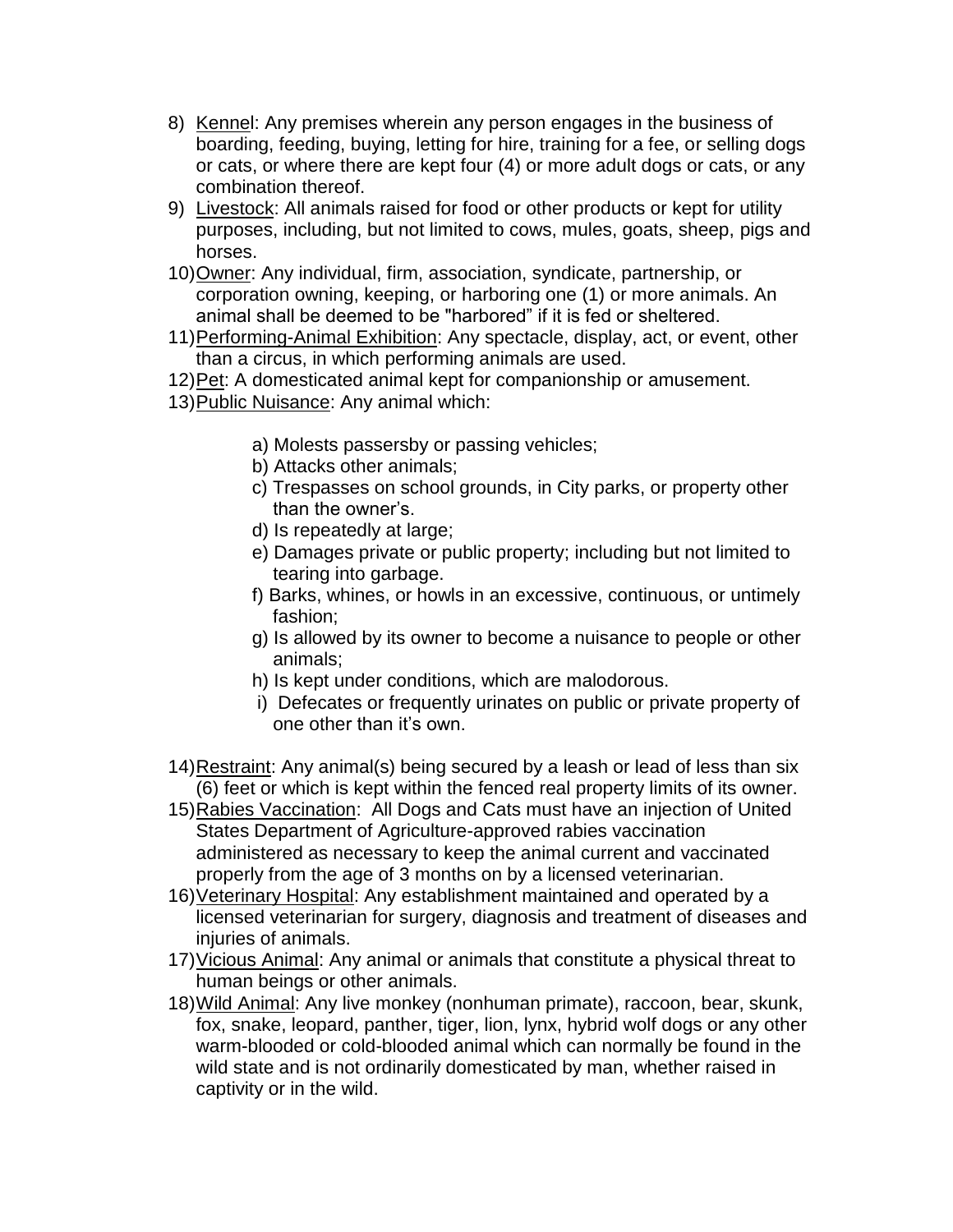## SECTION 2: ANIMAL CONTROL OFFICER OR SUPERINTENDENT

- 1) The Animal Control Officer and/or police department are charged with the responsibility to enforce the civil and criminal provisions of this ordinance. Interfering with these people is prohibited and shall be a violation of this ordinance.
- 2) Duties and Responsibilities of the Animal Control Officer:
	- a) Investigate abuse to, welfare concerns of, and/or cruelty to dogs, cats, and other animals.
	- b) Act as rabies control officer and enforce and carry out all rules and regulations related to rabies control. Direct the quarantine and handling of animals infected with rabies in accordance with state procedures.
	- c) Investigate reported animal attacks and/or bites and be responsible for the quarantine and proper handling of such incidents.
	- d) Investigate and take actions necessary to control nuisance and/or vicious animals and uphold cities Animal Control Ordinances.

## SECTION 3: VIOLATIONS AND PENALTIES

Any person violating any provision of this ordinance, shall be deemed guilty of a misdemeanor and upon conviction, may be punished by a fine of not less than twenty-five dollars (\$25.00) nor more than one thousand dollars (\$1,000.00) or by imprisonment in jail not to exceed ninety (90) days, or by both fine and imprisonment. If any violation be continuing, each day's violation may be deemed a separate offense.

Upon a second conviction of a violation of any of the provisions of this Ordinance, the offender may be punished by a fine of not less than fifty dollars (\$50.00) and not more than one thousand dollars (\$1000.00) or by imprisonment for not more than ninety (90) days or by both such fine and imprisonment.

Upon the third or subsequent conviction of a violation of any of the provisions of this Ordinance, the offender may be punished by a fine of not less than one hundred dollars (\$100.00) and not more than one thousand dollars (\$1000.00) or by imprisonment for not more than ninety (90) days or by both such fine and imprisonment.

## SECTION 4: PROHIBITED MATTERS

It shall be a violation of this Ordinance for any person to: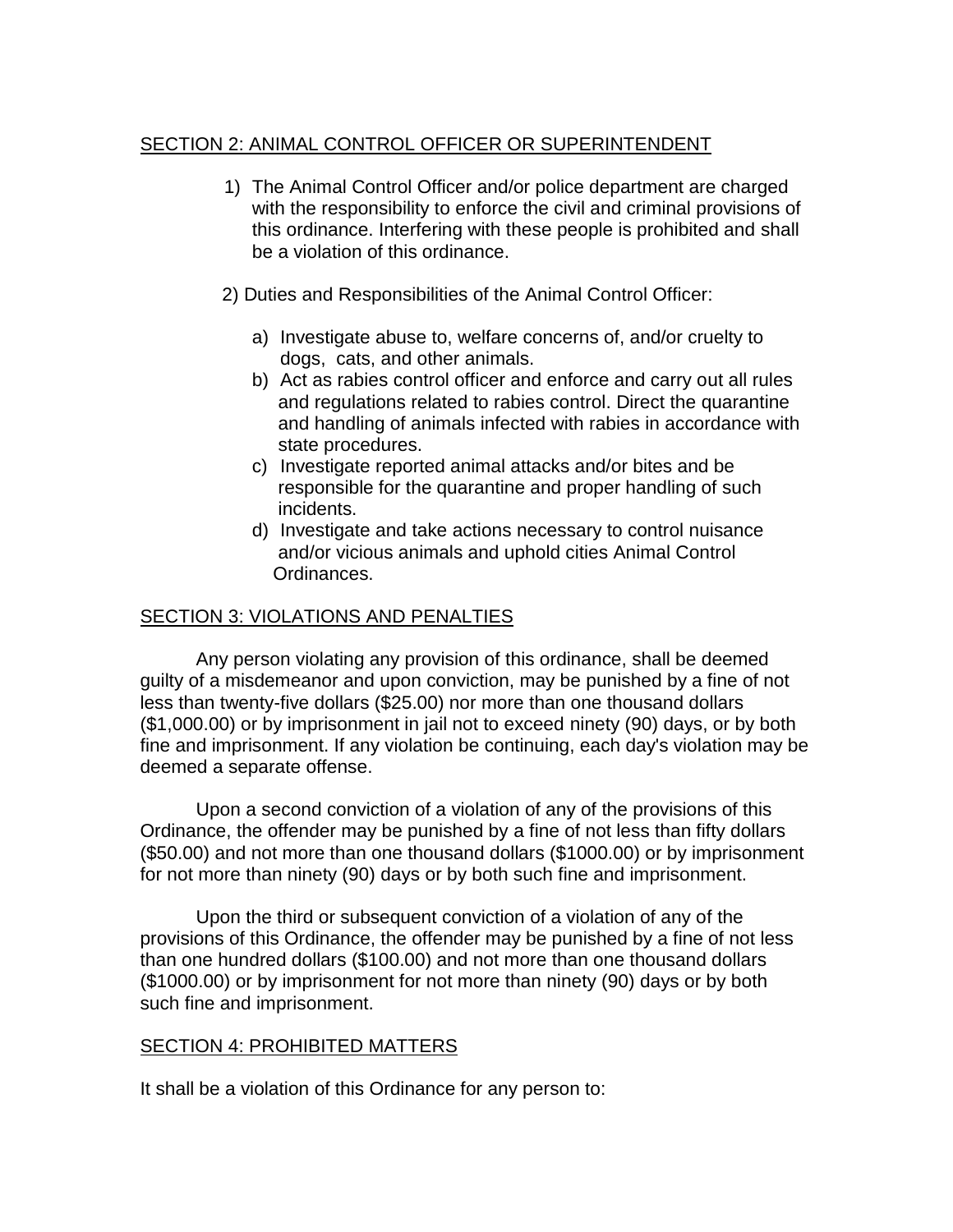- 1) Beat, cruelly ill-treat, torment, overload, overwork or otherwise abuse an animal, or cause, instigate, or permit any dogfight, cockfight, bullfight, or other combat between animals or between animals and humans.
- 2) Expose any known poisonous substance, whether mixed with food or not, so that the same shall be likely to be eaten by any animal; provided that it shall not be unlawful for a person to expose on his own property common pest control poison mixed only with vegetable substances for other purposes.
- 3) Crop a dog's ears or perform any other major or minor surgical procedures except by a licensed veterinarian.
- 4) Leave an animal unattended inside a motor vehicle when such action is reasonably potentially harmful to said animal. The Animal Control Officer or Police Officer shall have the authority to remove an animal from such a vehicle and use such force as is reasonably necessary to effect such removal.
- 5) Operate a motor vehicle and strike a domestic animal without reporting the accident to the Animal Control Department within a reasonable amount of time.
- 6) Allow any pen(s), etc. for the keeping of animals to become unsanitary, offensive, or disagreeable to persons residing in the vicinity thereof, nor shall they be maintained or kept as to breed flies or in any manner cause any injury to the public health or any person residing in the vicinity of the pen, enclosure, cage, etc.
- 7) Keep or harbor any animal(s) in such a manner as to become offensive by reason of odor or unclean condition or in such a manner as to annoy any person residing in the vicinity thereof.
- 8) Keep livestock on lots or tracts of five (5) acres or less, with veterinarians and stockyards being exempt.
- 9) Keep swine within the City limits.
- 10)Keep or permit to be kept on his or her premises, or in any roadside zoo or pet store, any vicious or Wild Animal for display or for exhibition purposes, whether gratuitously or for a fee. This subsection shall not be construed to apply to performing animal exhibitions or circuses.
- 11)Keep or permit to be kept any Wild Animal as a pet.
- 12)Give away live animals such as fish, reptiles, or birds as a prize for, or as an inducement to enter, any contest, game or other competition or as an inducement to enter a place of amusement; or offer such live animal as an incentive to enter into any business agreement whereby the offer was for the purpose of attracting trade.
- 13)Keep or harbor more than four (4) domesticated animals of the same species, over the age of three (3) months, in any residential area within the corporate limits of the City, with veterinarians and stockyards being exempt.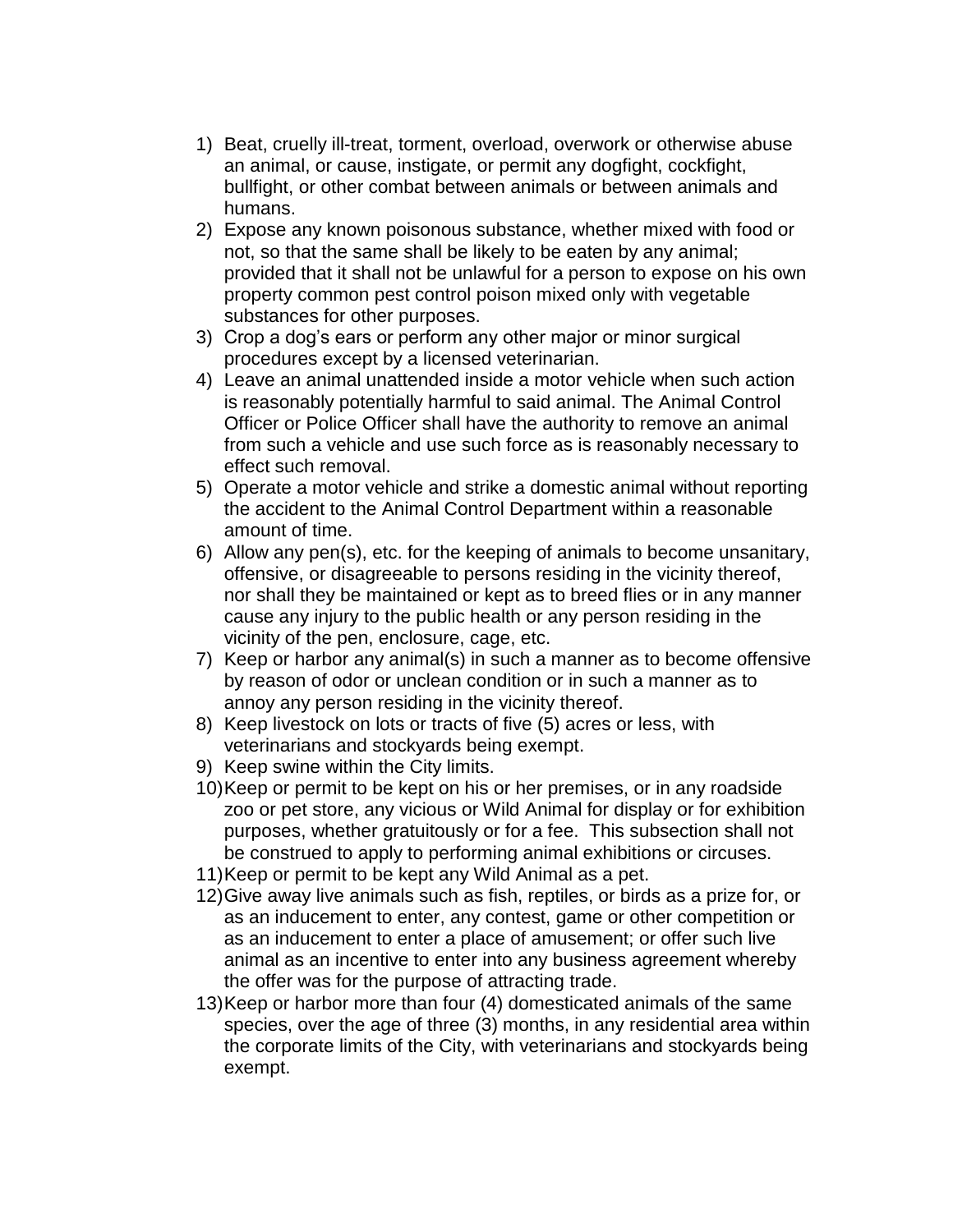- 14)Fail to exercise proper care and control of his or her animals or fail to prevent them from becoming a public nuisance.
- 15)Fail to provide his or her animals with sufficient good and wholesome food and water, proper shelter and protection from the weather, veterinary care when needed to prevent suffering and with humane care and treatment.
- 16)Carry out any inhumane treatment against an animal.
- 17)Keep or harbor any animals which by loud, frequent or habitual barking, howling, yelping, or other noise or action, disturbs any person or neighborhood within the corporate limits of the City. If any of the above provisions have been violated, the Animal Control Officer or a Police Officer of the City may seize or cause to have seized any animal whose owner is found to be in violation and impound or cause to be impounded such animal in a designated shelter. Such animal may be handled in accordance with Section 13.

#### SECTION 5: VACCINATION OF DOGS AND CATS AGAINST RABIES

Any person owning, keeping, harboring, or having custody of any dog or cat three (3) months of age or older within the City shall have that animal vaccinated as necessary to keep the animal current and vaccinated properly against rabies with the approved dosage of an approved antirabic virus (vaccine) properly administered by a veterinarian licensed to practice in the State of Mississippi; it shall be unlawful for any person to own or have in his or her possession any dog or cat not so vaccinated.

 Every dog or cat must be so vaccinated immediately upon attaining the age of three (3) months.

Evidence of vaccination shall consist of a secure metal tag approved by the State Board of Health and certificate issued and signed by the veterinarian administering the vaccination and containing pertinent data for identification of the dog or cat which data must consist of the owner's name, address and telephone number, the serial number the vaccination and the year in which the animal was inoculated stamped thereon. The metal tag must be worn at all times by the dog or cat. The owner of any dog or cat must show proof of vaccination to the Animal Control Officer and/or police officer when requested.

If any of the above provisions have been violated, the Animal Control Officer may impound any dog or cat as provided in Section 13 of this ordinance that is not properly vaccinated for rabies.

#### SECTION 6: PERMITTING TO RUN AT LARGE

1) Prohibited. It shall-be unlawful for the owner of any animal to permit it to run at large within the corporate limits of the City.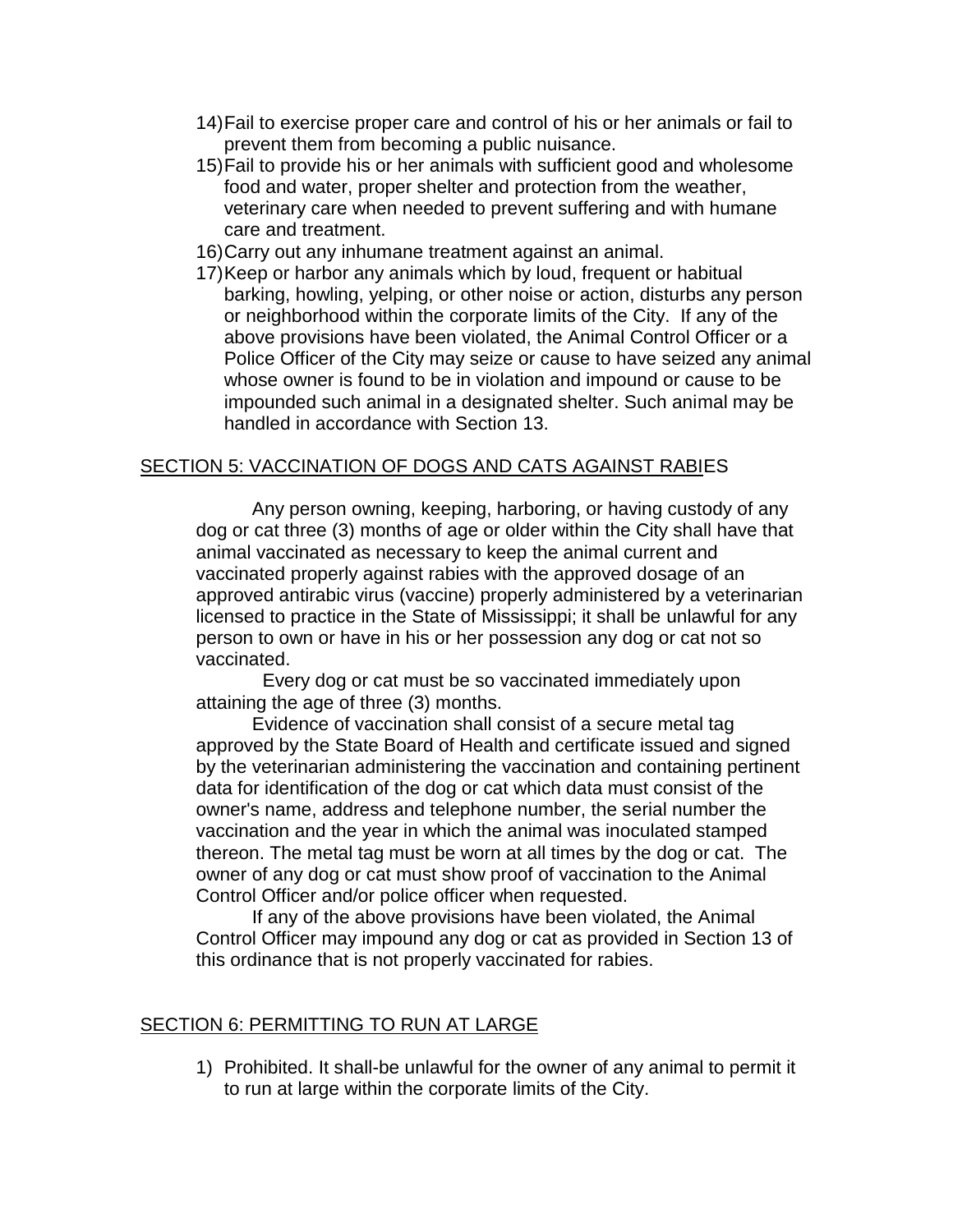2) Impoundment of animals at large. Animals running at large may be impounded as provided in Section 13 of this ordinance.

## SECTION 7: CITY PARKS AND REMOVAL OF WASTES

- 1) Pets are prohibited at all City parks, except for City parks that expressly permit Pets.
- 2) The owner of every animal shall be responsible for the removal of any excreta deposited by his or her animal(s) on public walks, recreation areas, or private property. It shall be unlawful for the owner of any property to allow unsanitary, unsightly, or malodorous conditions to develop on his property due to the keeping, maintaining, owning, or harboring of animals.

## SECTION 8: ABANDONMENT

No owner of an animal shall abandon such animal.

#### SECTION 9: PET STORES

Stores, which deal in live pets, may be subject to inspection on demand by the Animal Control Officer.

## SECTION 10: PERFORMING ANIMAL EXHIBITS OR CIRCUSES: REGULATIONS

No performing animal exhibit or circus shall be permitted in which animals are induced or encouraged to perform through the use of chemical, mechanical, electrical, or manual devices in a manner which is likely to cause physical suffering or injury to the animals. All equipment used on or by a performing animal shall fit properly and be in good working condition. The owners, wranglers, and caretakers or animals used as performing animals shall provide them with good and sufficient food and water, and shall at no time hobble, tether, tie, or take them alongside City streets, state highways, public rights-of-way, or any thoroughfare within the corporate limits of the City.

## SECTION 11: ELIMINATION OF ANIMALS – WHEN AUTHORIZED

1) When an animal is determined by the Animal Control Officer to be a vicious animal or feral dog or feral cat, that animal may be destroyed by the Animal Control Officer or his designee providing each of the following requirements is met: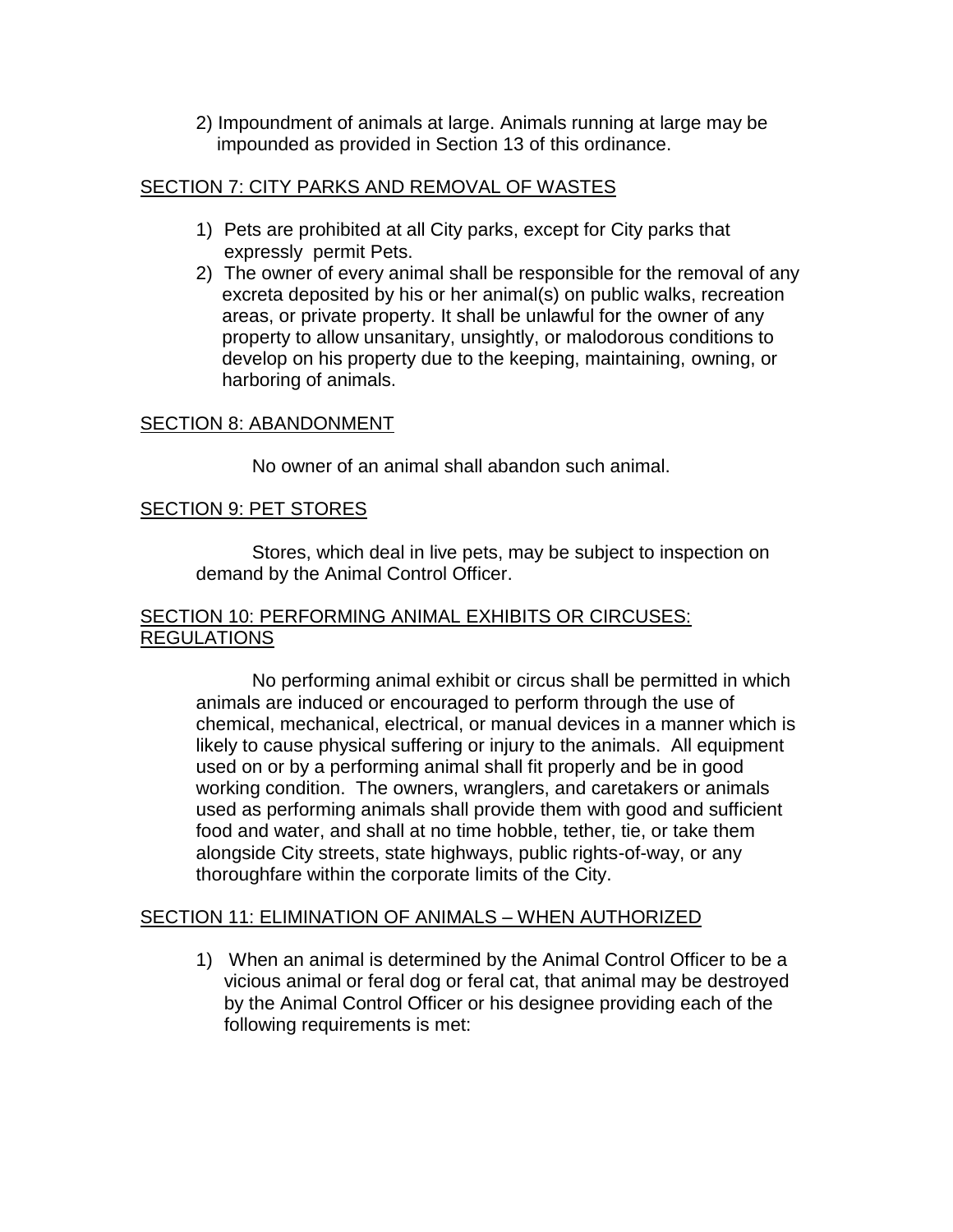a) The animal is running at large.

b) There is no vaccination tag around the animal's neck.

c) Peaceful attempts to capture the animal have been made and proved unsuccessful or a peaceful attempt to capture could reasonably result in injury to any person.

d) The owner cannot immediately control the animal or the owner cannot be immediately found.

- 2) If an animal has been deemed vicious by the Animal Control officer, and the Animal Control Officer is able to quickly and safely take the animal into custody, he may take the animal to the city animal shelter as provided in Section 13, and keep it there until an agreement can be made by the Animal Control Officer and the owner of the animal that will insure the safety of the public and/or other animals within the city limits of Forest.
- 3) It shall be the duty of the Animal Control Officer and/or a police officer to discharge a firearm in order to mercifully end the life of an animal suffering from an incurable injury or disease or as the sole effective means of controlling a public nuisance or health hazard, including, but not limited to pigeons, snakes and feral dogs or feral cats.

## SECTION 12: CERTIFICATION OF PERSONNEL AUTHORIZED TO DISCHARGE FIREARMS

- 1) Personnel empowered by this ordinance or section to discharge firearms within the City limits shall qualify with the police department once every year and may not discharge any firearms within the scope of their employment unless and until the range officer has issued or renewed the appropriate certification. Said certification is to be issued based on the following considerations:
	- a) Thorough instruction in operation of the type of firearms issued to the Animal Control Officer.
	- b) Thorough knowledge of all appropriate safety procedures.
	- c) Competent performance on the firing range.
	- d) Such other tests or qualifications as the Police Chief in his discretion, deems appropriate.
- 2) In issuing the required certification, the police chief is to take into consideration all the requirements in keeping with good police practice, and will at all times bear in mind the safety of the citizens of the City, and shall require the same degree of competence from authorized personnel as is required of police officers discharging firearms within the City limits.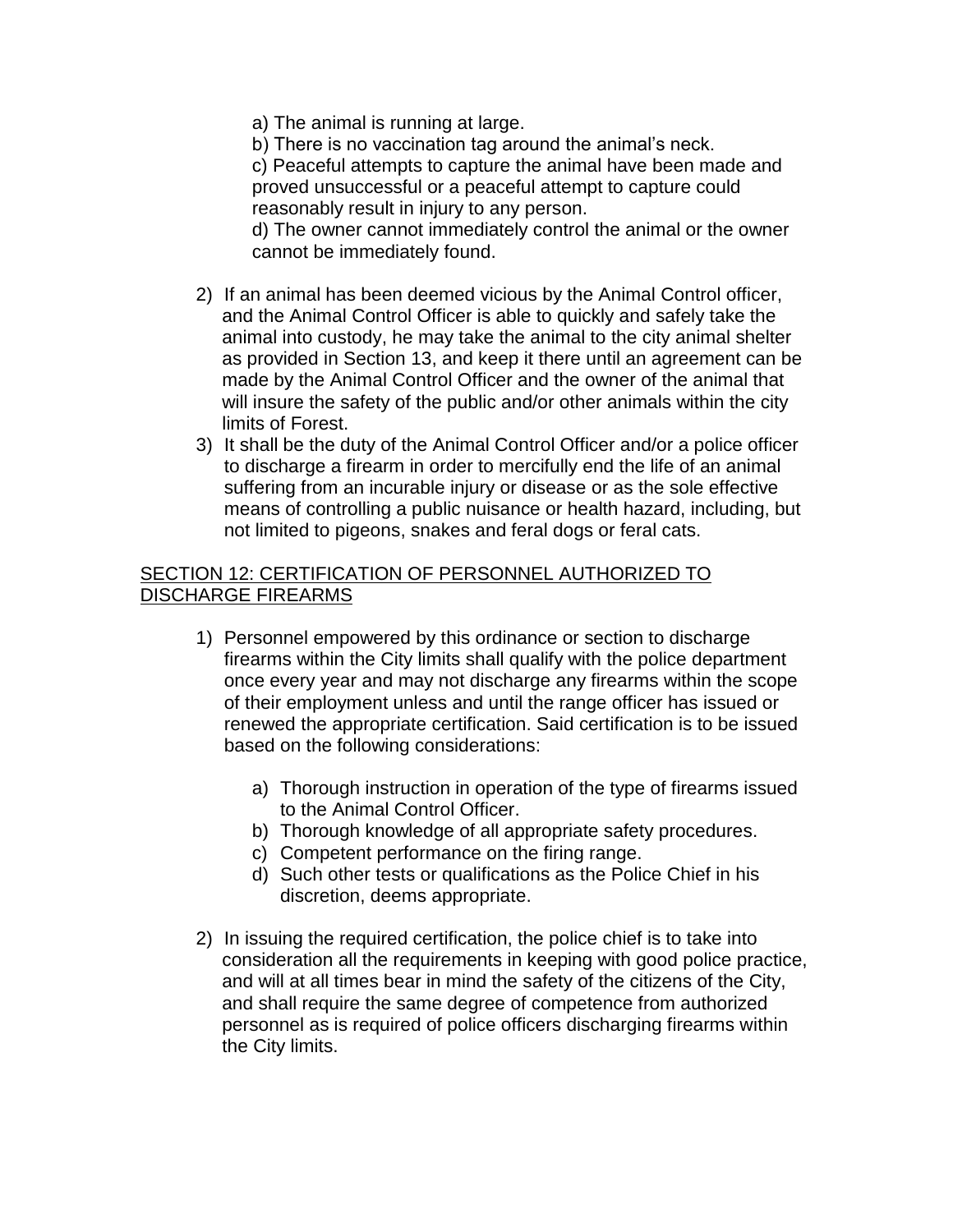## SECTION 13: IMPOUNDMENT GENERALLY

- 1) An unrestrained dog, cat, nuisance or vicious animal may be taken by the Animal Control Officer and/or police officer and impounded in an enclosure or animal shelter kept for that purpose, and there confined in a humane manner. Such an animal shall be kept for at least seven (7) calendar days unless sooner claimed by the owner.
- 2) If by a tag or other means, the owner of an impounded animal can be identified, the Animal Control Officer shall, immediately upon impoundment, notify the owner by telephone or mail. An animal impounded under this section shall be held or disposed of in accordance with the rules and regulations of the animal shelter in which such animal is impounded. Within seven (7) days, the rightful owner of any animal held under this section, provided the animal is properly vaccinated and tagged, may obtain the animal upon payment of impound fees as hereinafter provided; provided, however, that if an unvaccinated animal is claimed by the owner, the owner must make arrangements for the vaccination of said animal satisfactory to the Animal Control Officer. An owner reclaiming an impounded animal shall pay a fee as follows:
	- a) For cats, \$25.00 plus \$5.00 per day for each day of impoundment.
	- b) For dogs, \$25.00 plus \$5.00 per day for each day of impoundment.
	- c) The owner of any impounded dog or cat which has not been vaccinated under this Ordinance, upon satisfactory proof of ownership, may redeem his dog or cat by making a deposit of Twenty Dollars (\$20.00) with the Animal Control Officer and be allowed twenty-four (24) hours to get such dog vaccinated and present the proof thereof to the Animal Control Officer. If such owner fails to procure a certificate of vaccination within twentyfour (24) hours, the deposit shall be forfeited and turned over to the City Clerk to be placed in the general fund and the dog or cat shall be again seized and impounded. Upon presentation within twenty-four (24) hours of presenting said vaccination certificate, the deposit shall be refunded.
	- d) First redemption of said animal within one calendar year will be twenty-five dollars (\$25.00) plus five (\$5.00) per day for feeding and caring for such animal.
	- e) Second redemption of same animal within one calendar year will be fifty dollars (\$50.00) plus five (\$5.00) per day for feeding and caring for such animal.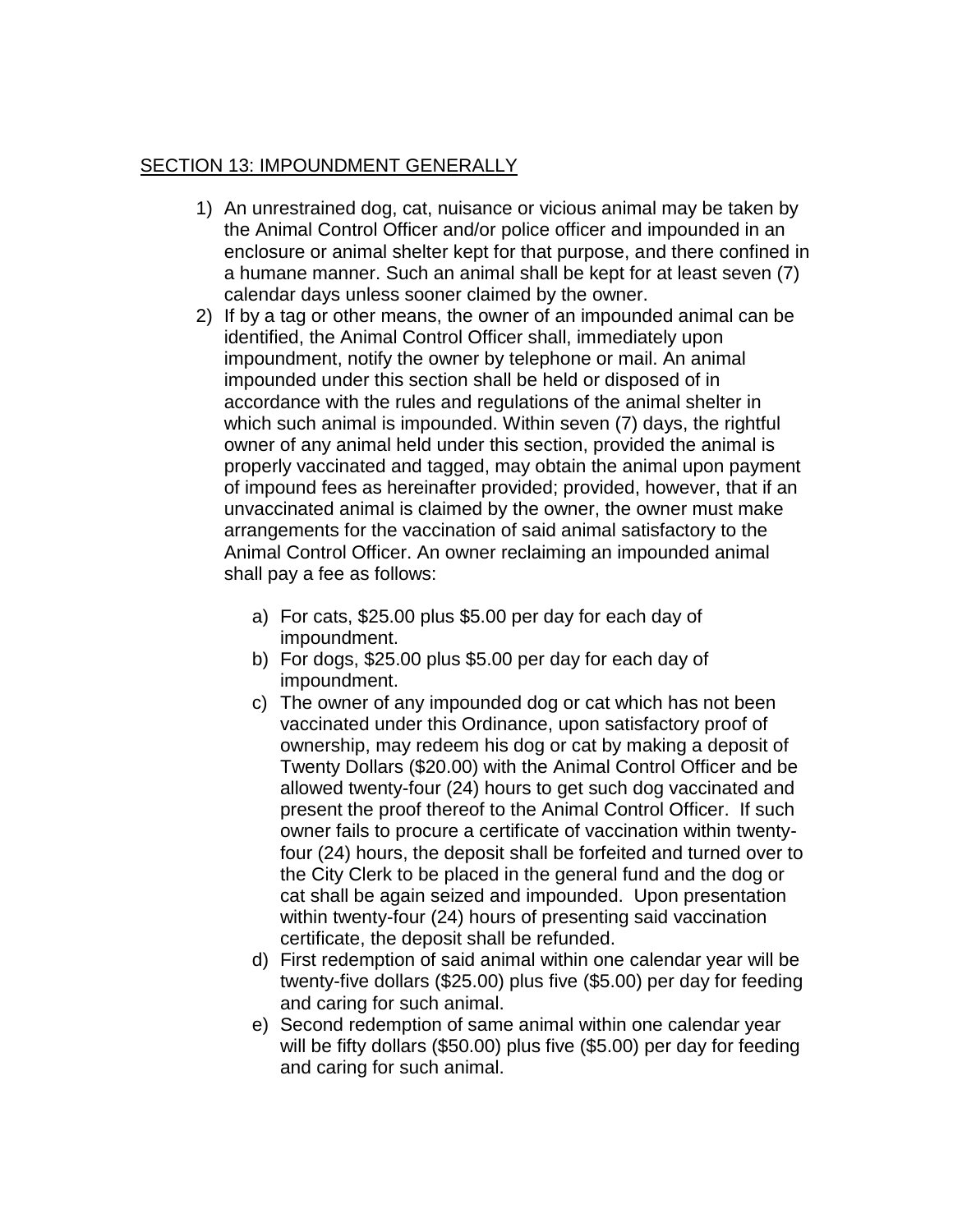- f) Third redemption of same animal within one calendar year will be seventy-five dollars (\$75.00) plus five (\$5.00) per day for feeding and caring for such animal.
- 3) The owner of an impounded animal may also be prosecuted for violation of other provisions of this ordinance in addition to the impounding fees.
- 4) All impounded, unclaimed animals not redeemed within seven (7) calendar days shall become the property of the City and may be placed for adoption in a suitable home for the impound and/or boarding fees, or be humanely euthanized with an injection of sodium pentobarbital; provided that, if an unclaimed animal is adopted, the adoptive owner must make arrangements for the vaccination of said animal satisfactory to the Animal Control Officer. The Animal Control Officer may extend said seven day period as he may deem necessary provided that the owner of the animal pay any additional costs incurred by the City in connection therewith. The seven (7) day waiting period is waived and shall not be applicable for a vicious or feral animal, or for any animal suffering from an incurable disease. Pursuant to §97-41-3, Mississippi Code Annotated (1972), an injured or neglected animal may be humanely euthanized without any waiting period.

#### SECTION 14: IMPOUNDMENT OF LIVESTOCK

Any livestock, including but not limited to hogs, cows, bulls, sheep, goats, horses or mules found straying or running at large may be captured and impounded by an Animal Control Officer or by his designee. Within five (5) days of its capture, the rightful owner or owners of any animal so impounded may claim and obtain the release of the same by payment of an impoundment fee in the amount of fifty (\$50.00) and a boarding fee in the amount of the actual cost for same or ten dollars (\$10.00) per day for each day, during which the said animals have remained impounded, whichever is greater. If any such animal is not claimed and redeemed by its owner within the five-day period, the same may be sold at Tadlock Stockyard in Forest MS with the proceeds turned into the city clerks office to be placed in the City's General Fund.

#### SECTION 15: IMPOUNDMENT OF ANIMALS ATTACKING, INJURING PERSONS; DESTRUCTION OF RABID ANIMALS

In case of an attack by any animal resulting in injury to any person, such animal may be impounded by the Animal Control Department for observation for a period of ten (10) days with a private veterinarian licensed to practice veterinary medicine within the state or at the city animal shelter in accordance with Section 13. If at the end of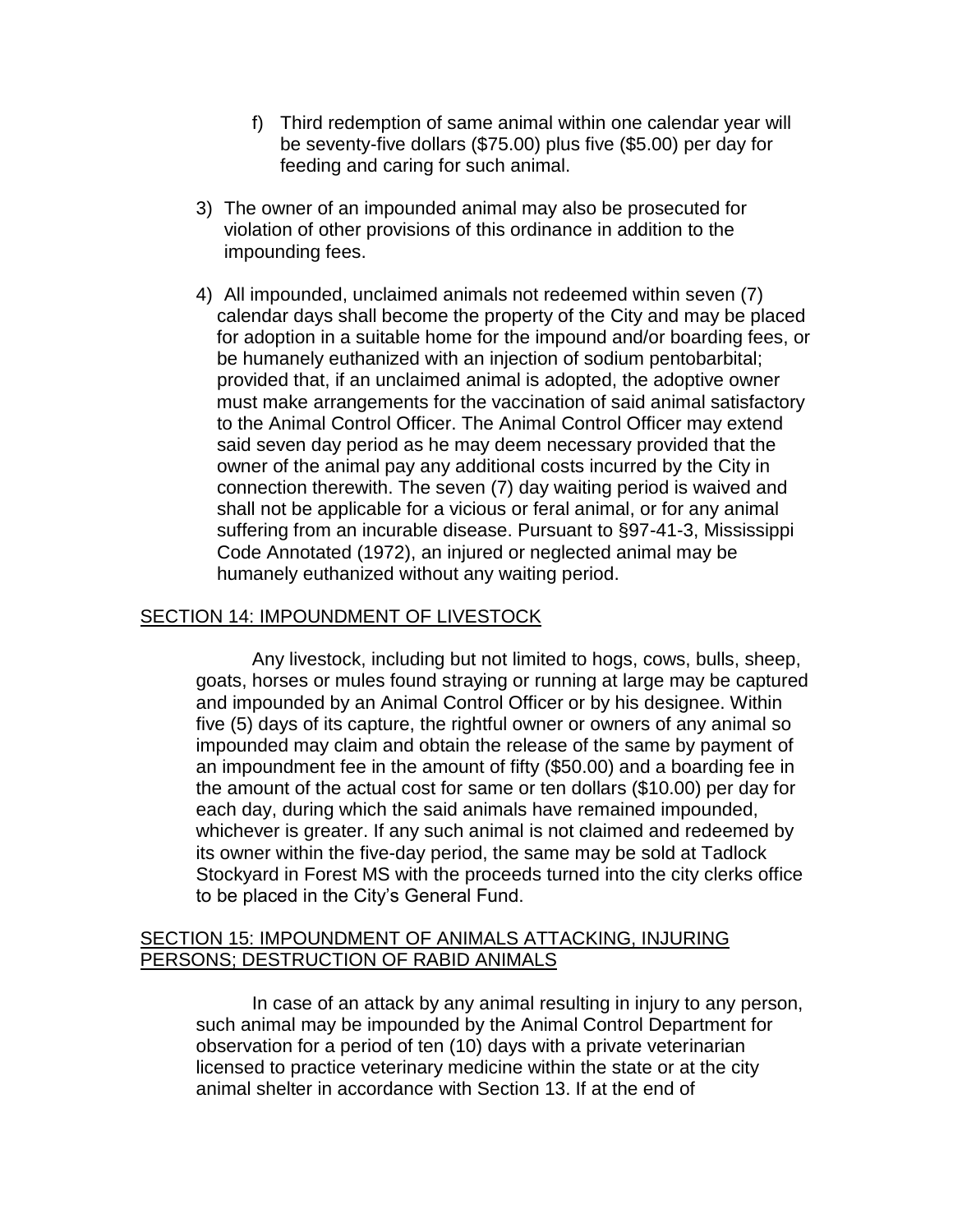said period of time, or any time prior thereto, it is determined that said animal has rabies, such animal shall be immediately destroyed. Any fees involved will be the owner of the animals responsibility.

#### SECTION 16: PROCEDURE ON RETENTION, OBSERVATION AND DISPOSITION OF ANIMALS WHICH HAVE BITTEN PERSONS OR OTHER ANIMALS, OR THOSE SUSPECTED OF HAVING DISEASE

The Animal Control Office and/or Chief of Police in the course of his duties of investigating cases in which animals have bitten persons or other animals shall immediately notify the owner of such animal which has bitten any person or animal to arrange for the animal to be retained in a commercially run kennel or pound for a period of not less than ten (10) days after the biting of such person or other animal, during which period it shall be determined by a licensed veterinarian whether or not such animal is suffering from any disease or condition transmissible from animal to man. A veterinarian shall report to the Animal Control Officer whether the animal may be released to the owner, provided further, that the Animal Control Officer may authorize keeping of any such animal securely confined on the owner's premises or the city animal shelter in accordance with Section 13 provided that the owner produces a current certificate of rabies vaccination performed by a veterinarian showing that such animal has been vaccinated for rabies not longer than twelve (12) months previous thereto or vaccination period recognized by the U.S. Department of Agriculture. Any fees involved will be the owner of the animals responsibility.

## SECTION 17: AUTHORIZATION FOR QUARANTINE

In the event a potential outbreak of rabies is suspected, and the danger of the public safety from rabid animals is reasonable imminent, the City Animal Control Officer or Chief of Police is hereby authorized and it shall be his or her duty to issue a quarantine proclamation ordering persons owning, keeping or harboring any dog or cat to muzzle the same or contain it as herein provided for such time as may be specified in such quarantine proclamation. Under the quarantine proclamation, a person keeping or harboring any dog, cat or other animal shall keep such animals under restraint and animals may only be on a leash if the animal is effectively muzzled and under the control of an adult person. All dogs, cats or other animals found at large during the time specified by the Animal Control Officer or Chief of Police shall be impounded.

## SECTION 18: POLICE POWERS AND ENFORCEMENT RESPONSIBILITY

1) Any Animal Control Officer may utilize any equipment reasonable and necessary to enforce the provisions of this Code, including without